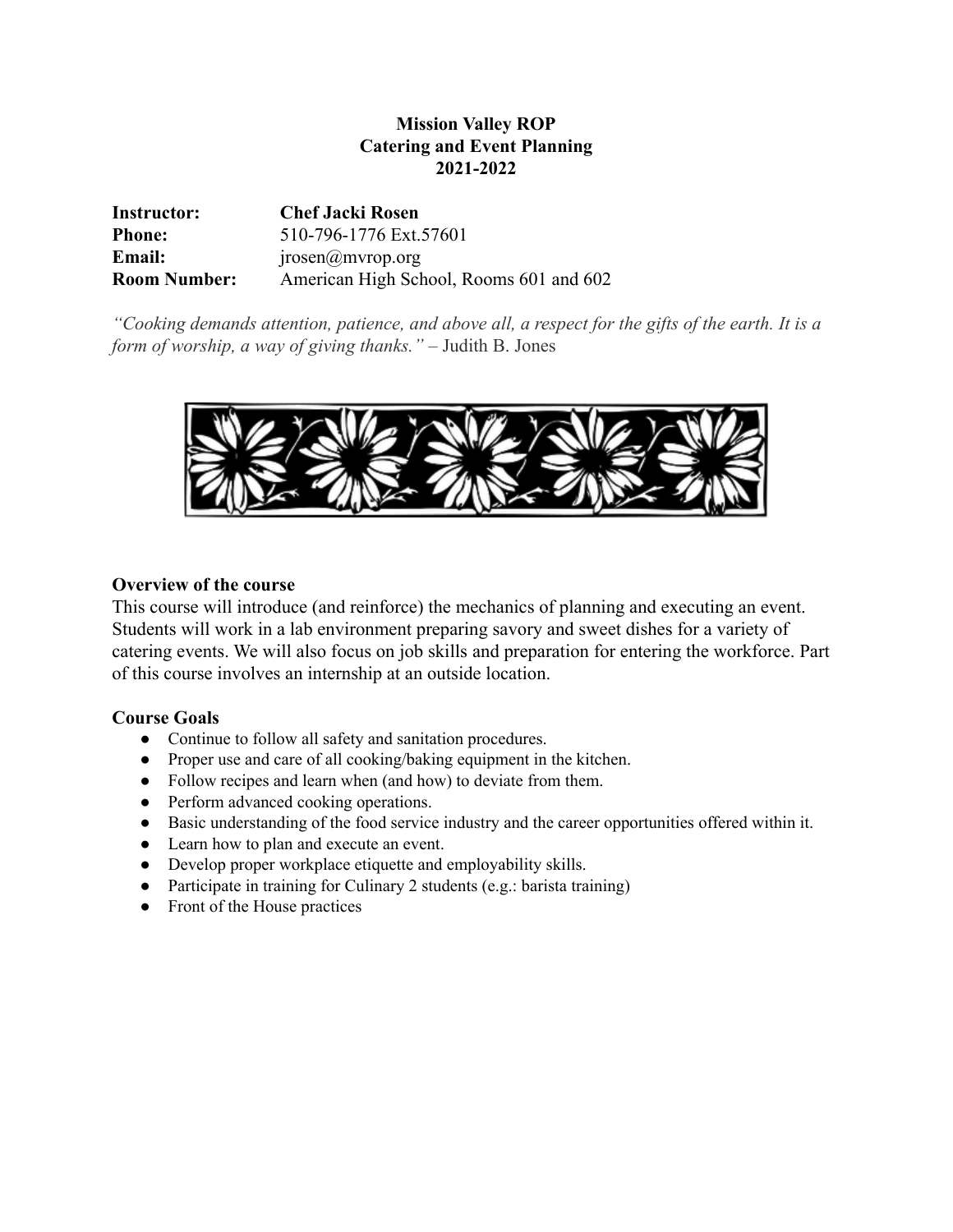## **Course Topics**

Sanitation and Safety Knife Skills Baking Science Measurements and Weights Baking Ingredients & Techniques Savory Food Preparation Equipment Identification & Use Catering & Event Planning Logistics Purchasing, Cost Control, Pricing, & Menu Design **Nutrition** Employability (resume, applications, interviewing skills)

### **Required Text**

All textbooks, handouts, worksheets, cookbooks, magazines and recipes will be provided.

### **Supplies Needed**

- 2" three ring binder for all work, recipes, etc.
- · 1 set of dividers (5)
- · Three ring binder paper
- · Pens, pencils, and highlighter

### **Homework/Projects**

Assignments will be posted in the Google Classroom each week. Students are responsible for due dates when announced. Should any problems arise (unable to complete work on time, need access to materials, etc.), **please notify me as soon as possible.**

Projects will be assigned throughout the course. They may include (but are not limited to): Regional Cooking Project Home Cooking Project Hot Topics Teacher Breakfast Program Weekly Internship Reports / Time cards

### **Student Portfolio**

A Student Portfolio is required for the Mission Valley ROP. Students will be trained on how to properly fill out an application, complete a resume and cover letter, obtain letters of recommendation, and provide at least five visual examples of their work in the class.

### **Grading Policy**

Grading is based on your completion of all assignments, attendance, participation and citizenship, and quizzes and tests. If you are absent, it is **YOUR** responsibility to pick up (and make up) your missed work. If you have an excused absence, you will be given the number of days you were absent to make up and turn in your missing assignments.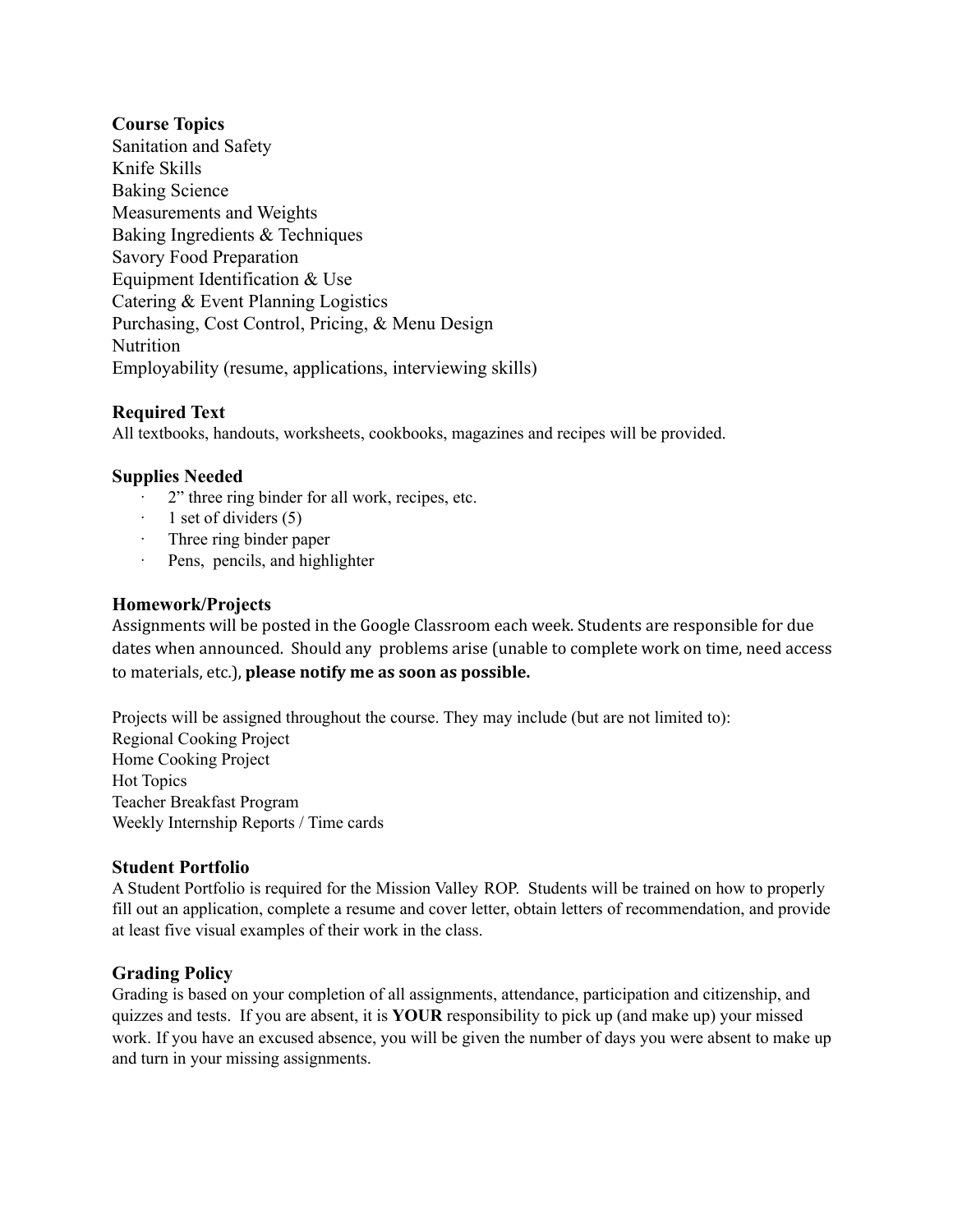Your final grade in the course will be based on the following:

| Lab Work and Class Assignments                   | $30\%$          |
|--------------------------------------------------|-----------------|
| Quizzes and Tests                                | 20 <sub>%</sub> |
| <b>Attendance</b> , Participation and Work Ethic | .50%            |

Your letter grade is determined as follows:

| A | $90 - 100\%$ |
|---|--------------|
| B | 80-89%       |
| € | 70-79%       |
| D | $60 - 69\%$  |
| F | $0-59%$      |

Students completing the class (with a grade of C or better) will receive a Certificate of Completion and verification of the skills they have mastered.

If the student is failing (below a C), parents/guardians will be notified in advance of grade posting.

#### **Internships**

To be eligible for an internship you must maintain a grade of 80% (B) or better. You must conduct yourself in a professional manner at school in all classes at all times. Students that are suspended from school will not be able to participate in the internship program and may be dropped from the class. Students who do not demonstrate responsibility, maturity and the required workplace skills will not go on internship and can be dropped from the course at the instructor's discretion. Parent permission must be given to participate in the internship program. Students are responsible for their own transportation to their internship job sites. Chef Rosen will meet with each parent to confirm permission has been granted and your parent or guardian is fully aware of the requirements for this class.



#### **Attendance, Participation and Citizenship**

This is an interactive class and the coursework deals with issues that significantly affect a student's success on the job. Much of the work will be completed during class time. **Attendance is vital to your success.** If you are absent, it is your responsibility to make up your missed assignments. Students with excused absences will be allotted the same number of days as the absence to complete their work. Make up assignments will be given for excused absences only, which include medical, legal or bereavement circumstances. Failure to complete make-up assignments will adversely affect your grade. Students are expected to attend class daily and to arrive on time. Excessive tardiness and/or absence may prevent the student from receiving a course certificate.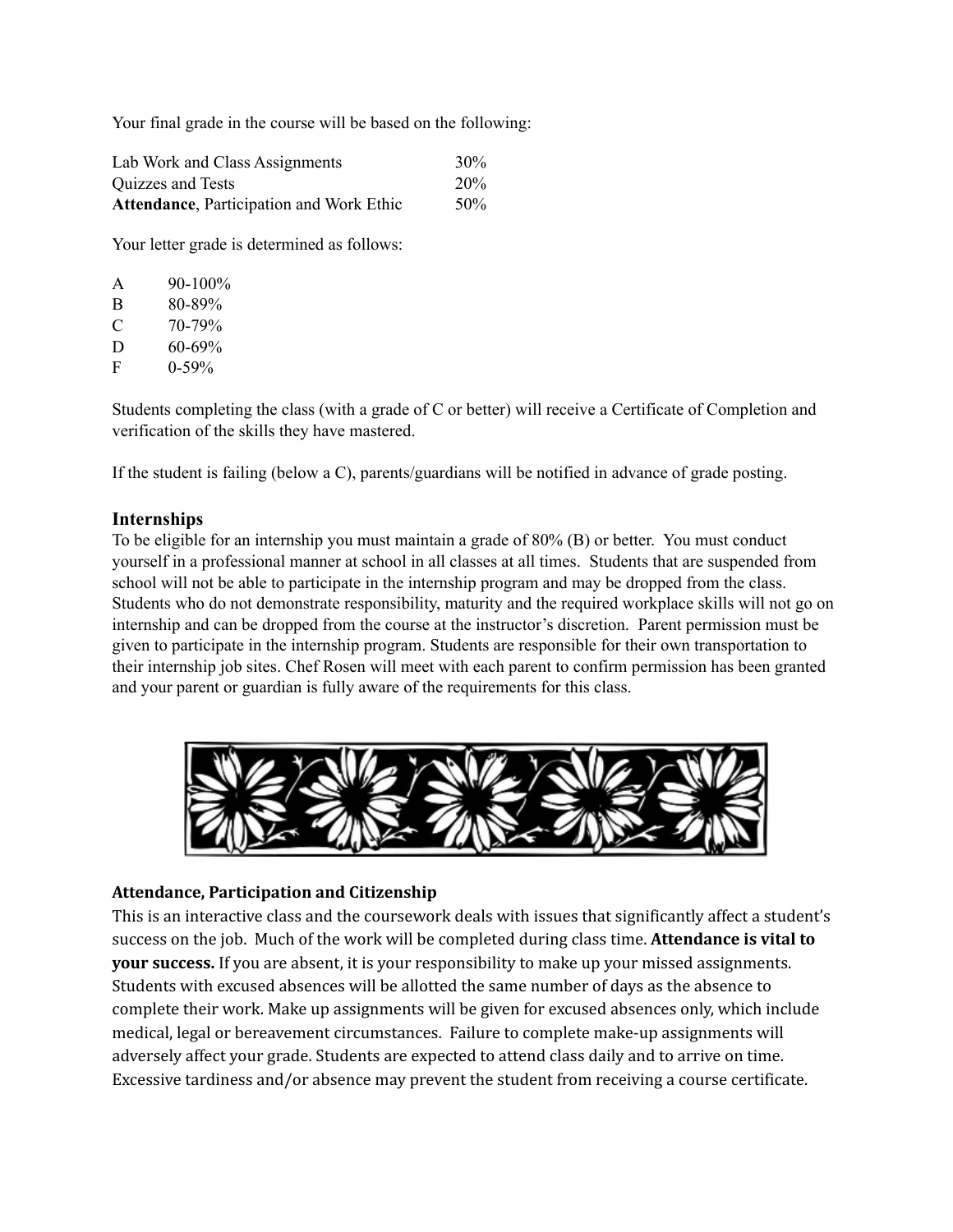**Just as in business and industry, where employees are expected to show up on time every day, Mission Valley ROP students are expected to be on time for classes every day.** Mission Valley ROP is committed to preparing students for the workforce. This preparation includes technical skills as well as work and business ethics. Most young people lose jobs for three reasons: tardiness, being on their phones, and not being on-task.

**Mission Valley ROP does not condone cheating.** Any student caught cheating on an exam or copying work (from another student or any other source) will be given one warning and a failing grade for that assignment. Any subsequent incident may result in termination from the ROP program, a failing grade, and/or loss of credit.

### **Dress Code**

Proper attire is expected of Mission Valley ROP students. Pajamas, slippers, clothing that is too revealing or poses a safety concern (i.e. pants that must be held up with one hand because they are too baggy, large earrings) should not be worn. Appropriate undergarments must be worn at all times. Clothing must be clean, neat, in good repair, and must convey professionalism. Clothing/accessories that identify affiliation with street gangs may not be worn. Clothing which covers the head and eyes **for fashion purposes** will not be allowed (i.e.: hats, caps, hoodies, do-rags, skull caps, bandannas, sunglasses, etc.). Applying makeup must be done outside of class. At the discretion of instructor and/or administrator, students may be placed on contract for violating dress code and/or removed from class.

#### **Smoking/Alcohol/Illegal Substances**

The use of tobacco, alcohol and drugs by minors is against the law. Students found in violation will be disciplined and possibly dropped from the program. This policy extends to all Mission Valley ROP-related training and activities including internship and job shadowing opportunities, field trips and events.

#### **COVID/Health Requirements**

- All Mission Valley ROP students are required to wear a mask or face covering while inside any classroom or building. A mask will be provided if there is a need.
- All students should conduct a daily self-assessment for any signs or symptoms of illness.
- Students should stay home from school and school activities if they have any symptoms of an illness such as a fever, a cough, a sore throat or headache.
- Students should not return to school after an illness until they have been symptom free without medication for 24 hours.